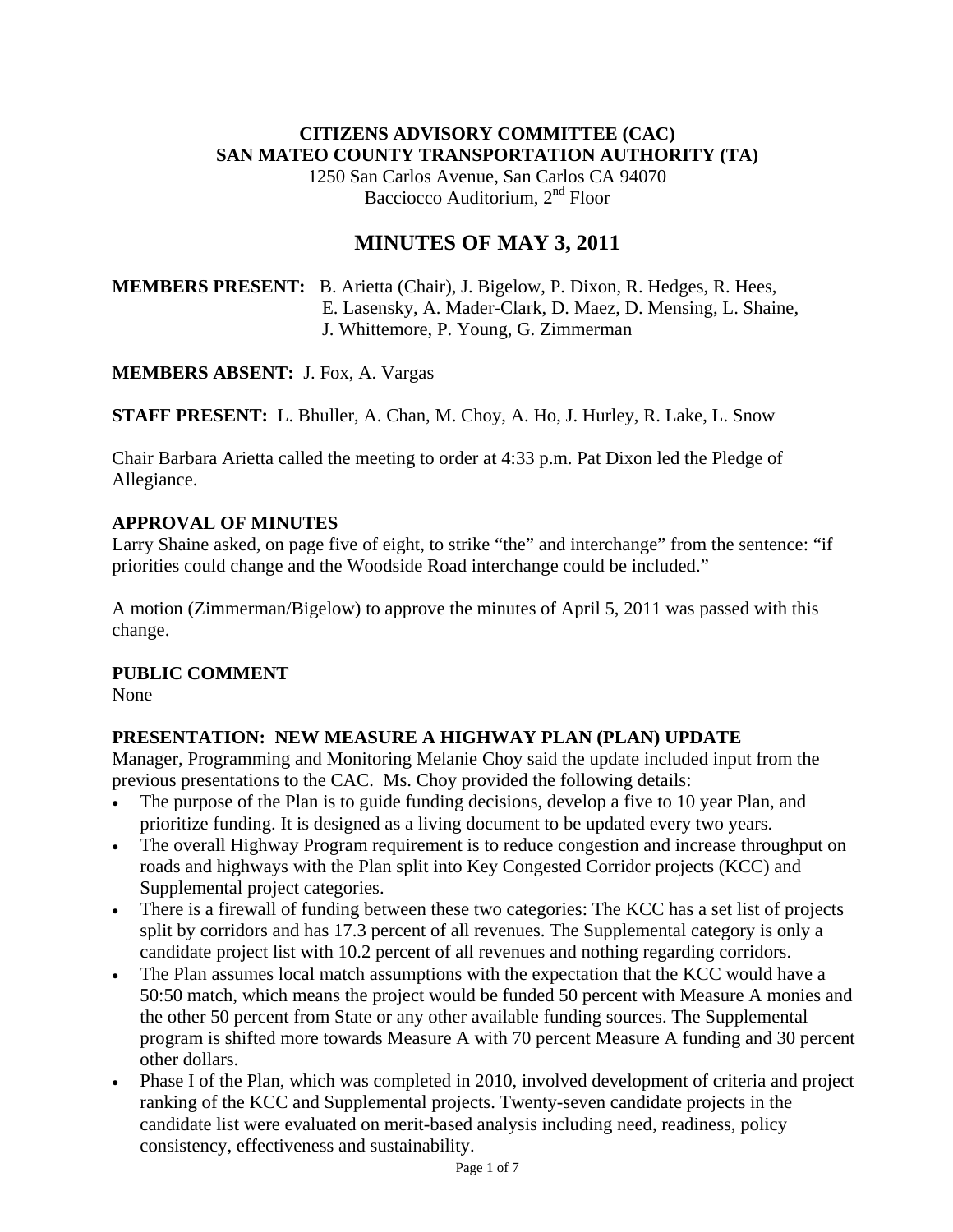- Phase II involved developing the funding strategy. Estimates were made on total program project costs and funding sources, which showed an estimated \$655 million funding gap.
- Prior to final prioritization of projects, the Plan proposes developing a Capital Improvement Program over time with a project solicitation information collection process for the KCC and a call for projects for the Supplemental program. This will provide structure and flexibility in collecting data over the next ten years. It is proposed that the 1988 Measure A program be rolled into this process.
- Project solicitation/call for projects will be based on interchange, freeway and arterial type categories and will be done annually for project development and biennially for right of way/construction because they are long-term phases.
- Additional project considerations include economies of scale, project readiness, small projects implemented quickly, geographic equity, leveraging of funding and resource constraints.
- There will be funding benchmarks for project development and construction for the KCC projects.
- The Plan will be presented at the June TA Board meeting with project solicitation scheduled in September. The goal is to present a project list for recommendation to the TA Board at the end of the year.

Randy Hees said he was happy with the flexibility of the development process versus construction.

Mr. Shaine asked if lower than estimated contractual costs will affect the funding gap. Ms. Choy said the intent of doing a project solicitation is to get a better handle of project scopes for better cost estimates.

Mr. Shaine asked if there was a chance of combining Environmental Impact Report (EIR) requests for economic benefits.

Jim Bigelow said the presentation should include a slide that defines what information will be solicited because a project could be cold, hot, on hold, etc. The City/County Association of Governments Technical Advisory Committee will want to know what form to fill out, what information is needed, etc. He said there is also a need to recognize political will involved if a city isn't moving ahead as needed. Ms. Choy said this will be taken into account.

Rich Hedges prefers this approach to the Metropolitan Transportation Commission (MTC) 2035 Plan approach, which continually reviews projects even after cities and counties have spent tremendous amounts of money on EIRs. He said it's horrible if the city or contractor has spent substantial money upfront for the project and then somewhere along the line, the project is killed. Ms. Choy said the Board will have a better context of what kind of tradeoff decisions they will be making because once a decision is made by the Board, there is money for that project.

## **ITEMS FOR REVIEW – MAY 5, 2011 TA BOARD AGENDA**

## **Statement of Revenues and Expenditures for March 2011 – TA item 3b**

Jim Whittemore asked about the check listed for \$55,000 to Chicago Title Company. Manager, Finance Treasury Lori Snow will follow up.

Mr. Whittemore asked if there is an annual allocation for consultants or is this cost incorporated into projects. Director, TA Program Joe Hurley said it is on a per project basis that may span multiple years depending on the phase of work.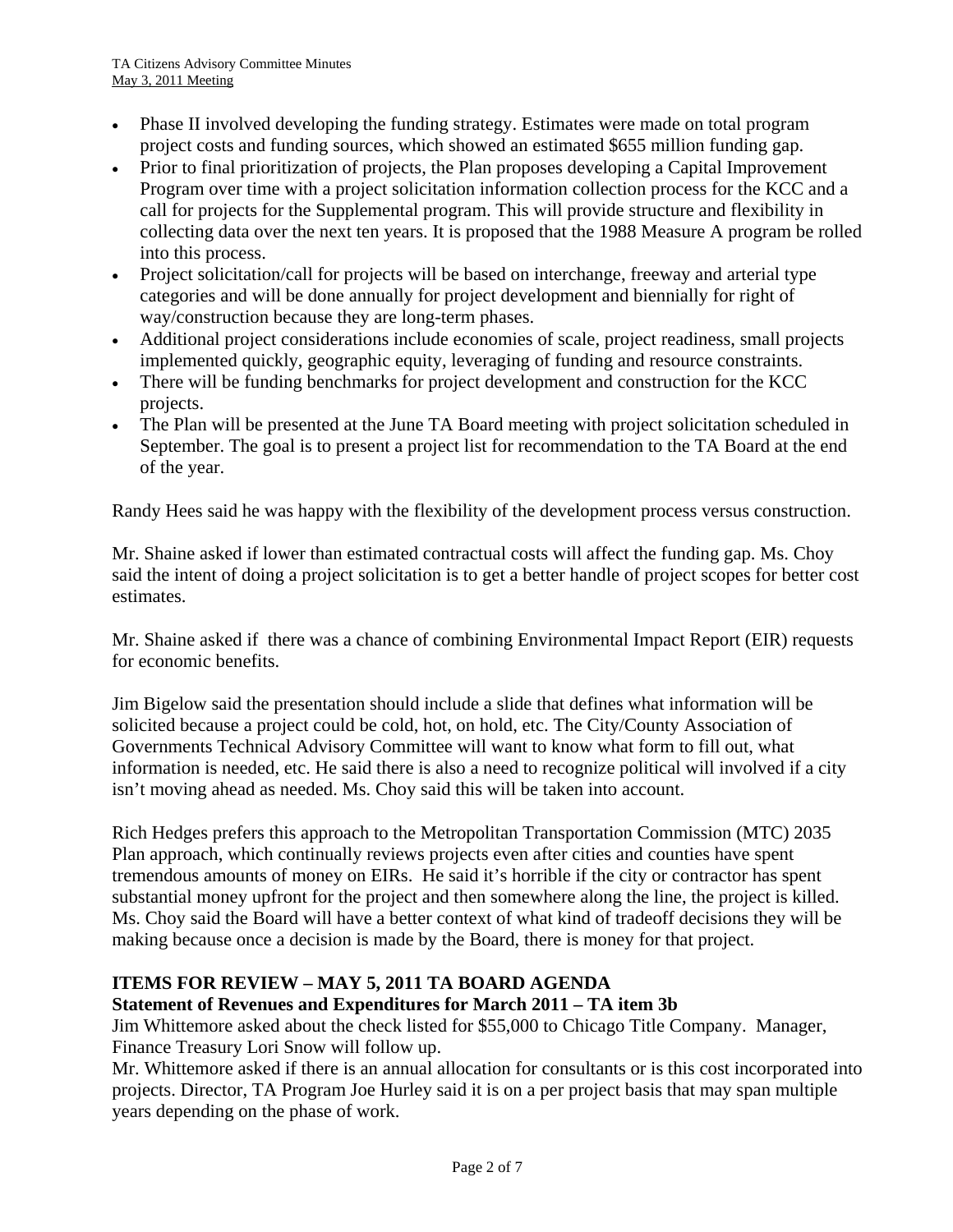A motion (Shaine/Whittemore) to support acceptance of the Statement was approved.

**SamTrans Liaison Report –TA Item 8 a) March 24, 2011 b) April 13, 2011**  No comment

#### **Acceptance of Quarterly Investment Report and Fixed Income Market Review and Outlook for the San Mateo County Transportation Authority for the Quarter Ended March 31, 2011 – TA Item 11a**

George Zimmerman asked what 77 percent agency security meant on page four of 12. Ms. Snow said in the financial world, this refers to Freddie Mac, Fannie Mae and Federal Home Loan Bank. These funds are backed by the Federal government who will step in and provide whatever revenues or capital are required.

A motion (Zimmerman/Hees) to recommend acceptance of the report was approved.

### **Assignment of Contract from CSI Capital Management, Inc. to SunTrust Bank for Providing Investment Management Services – TA Item 11b**

Mr. Zimmerman asked what functions the Wealth Management Group will provide to CSI. Ms. Snow said SunTrust Bank is the Wealth Management Group parent and in the list of the top 15 banks in the country. The only difference with CSI today, as a boutique financial advisory organization based in San Francisco, is that it will have a very large institution behind it and will see benefits in shared resources like accounting and finance, human resources, training, etc.

Mr. Zimmerman asked if there will be an increase in fees charged. Ms. Snow said the fees are under contract for the remainder of the term.

Mr. Whittemore asked about the age and retirement plans of CSI Investment Advisor Bill Osher. Ms. Snow said the TA feels Mr. Osher is doing a great job and isn't ready to retire.

Mr. Whittemore asked how much of a bail out did SunTrust have to take and would there be any implied liability if CSI is taken over by someone. Ms. Snow said she will follow up on this and said staff has checked their stock price and they are doing very well.

A motion (Hedges/Shaine) to support assignment of the contract was approved.

#### **Preliminary Fiscal Year (FY) 2012 Budget – TA Item 11c**

Manager of Budgets Ladi Bhuller reported:

- FY2012 revenues of \$68 million include: \$61.5 million sales tax, \$5.4 million interest income, and \$1.1 million rental income.
- Sales tax revenues are expected to increase by \$1.5 million. Interest income is projected to decrease by \$136,000 due to a slight decrease in interest rate projections and grant proceeds are projected to decrease by \$4.2 million because of no projected grant revenues for FY2012. The net change in revenue is expected to decrease by \$2.8 million.
- Annual allocations of \$23.8 million include: \$13.8 million for local streets/transportation, \$4.9 million for Caltrain operating that are the funds provided to SamTrans for its Joint Powers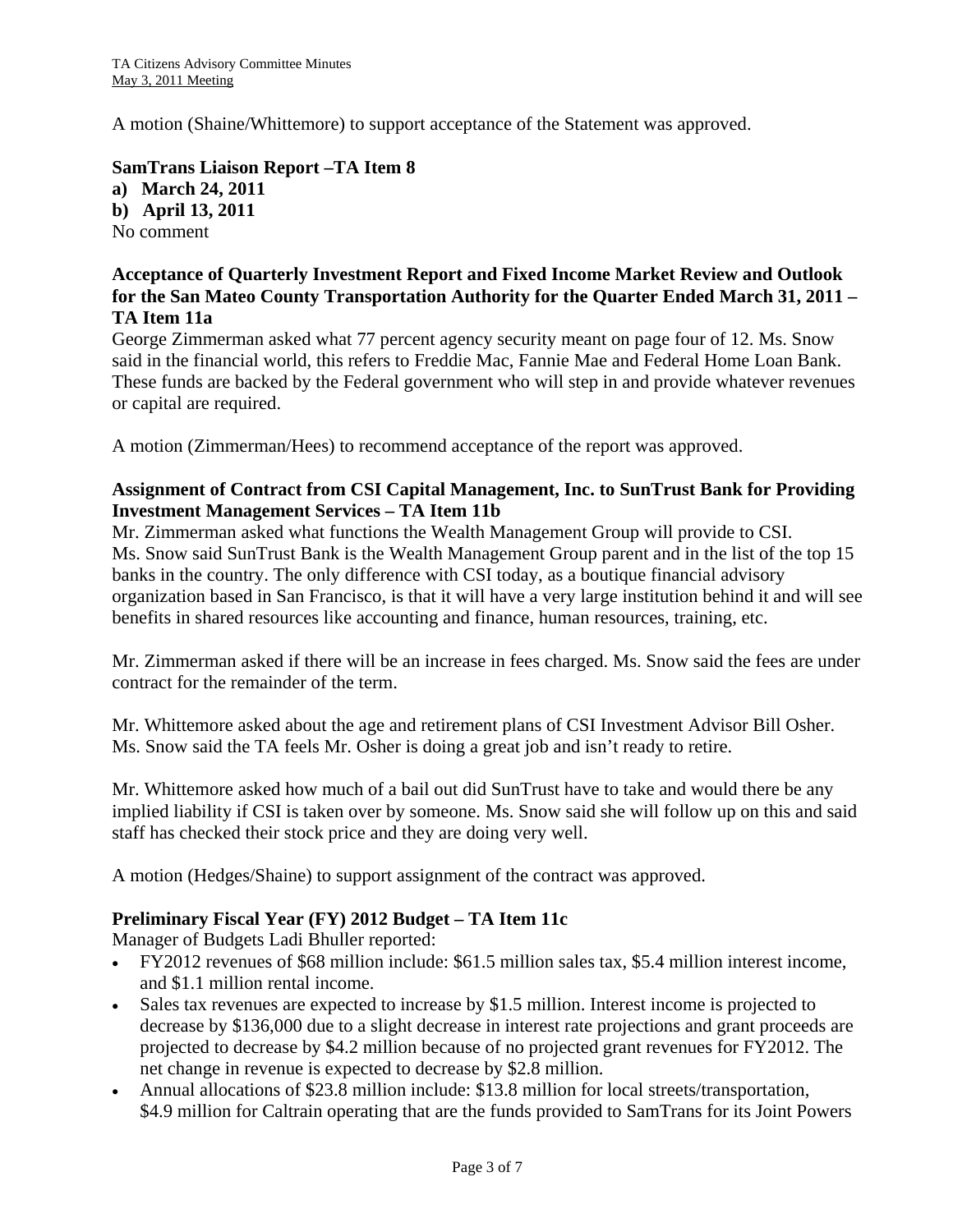Board member share, \$2.5 million for accessible services/Paratransit, \$1.4 million for local shuttle service, and \$1.2 million for the SFO BART extension.

- Program expenditures of \$58.1 million include: \$615,000 for alternative congestion relief, \$4 million for Caltrain for San Mateo County's local share for the Systemwide Improvement Program, \$1.3 million for pedestrian and bicycle, \$971,000 for shuttles, and \$51 million for streets and highways.
- Expenditures of \$83.4 million include: \$23.8 million for annual allocations, \$58.1 million for program expenditures, \$485,000 for oversight, and \$947,000 for administrative costs, which is less than 1 percent allowed for such expenditures.
- Expenditure changes from the previous year include: an increase in annual allocations of \$530,000 due to the projected 2.5 percent increase in the one-half cent sales tax, programmed expenditures are expected to increase \$32.7 million, oversight and administration costs are expected to decrease by \$489,000 for a net change in expenditures to increase by \$32.7 million.

Mr. Shaine asked if there were any Federal funds in the grant budget. Mr. Hurley said there are TA projects that include Federal funds but those funds go directly to the project and do not pass through the TA. For this reason, these funds are not captured in the budget.

Mr. Zimmerman asked what the line item Caltrain Improvements-Operating refers to under Annual Allocations and what the line item Caltrain refers to under Program Expenditures because he didn't recall the TA Expenditure Plan was to provide operating funds to Caltrain. Mr. Hurley said the new Expenditure Plan specifies up to half the funding identified for Caltrain can be used for operating expenses.

Mr. Hees asked how much money was historically funded to the Caltrain Capital Budget and how much is currently proposed. Ms. Bhuller said the TA is proposing \$4 million for the FY2012 Capital Budget and \$4.9 million is the maximum amount that can be put towards operating Caltrain. Director, Budgets and Grants April Chan said the TA has contributed about \$3 million to \$4 million a year to the Caltrain Capital Budget for systemwide improvements.

Mr. Hedges said Mr. Bigelow made it perfectly clear at the April 7 Peninsula Corridor Joint Powers Board meeting that it is the TA, not SamTrans, that is funding money to Caltrain operations.

Mr. Hedges asked if 101/Willow Interchange project funding went into the overall budget to fill a hole or if it is still reserved for that project. Ms. Bhuller said there were some funds designated for that project in FY2011 and the funding is still reserved and available to this project.

Mr. Bigelow suggested on the Annual Allocations slide of the budget presentation line item that "Caltrain Improvements-Operating" be called "Caltrain-Operating," and suggested on the Program Expenditures slide that the "Caltrain" item be called "Caltrain Capital."

Doris Maez asked who is funding San Mateo County's allocation for Caltrain operating this year. Ms. Bhuller said SamTrans is proposing to make a contribution of \$10.6 million, of which \$4.9 million is coming from the TA. Two million dollars is coming from the Santa Clara Valley Transportation Authority (VTA) repayment of the Caltrain right of way and \$3.7 million is coming from a capital operating swap of funds.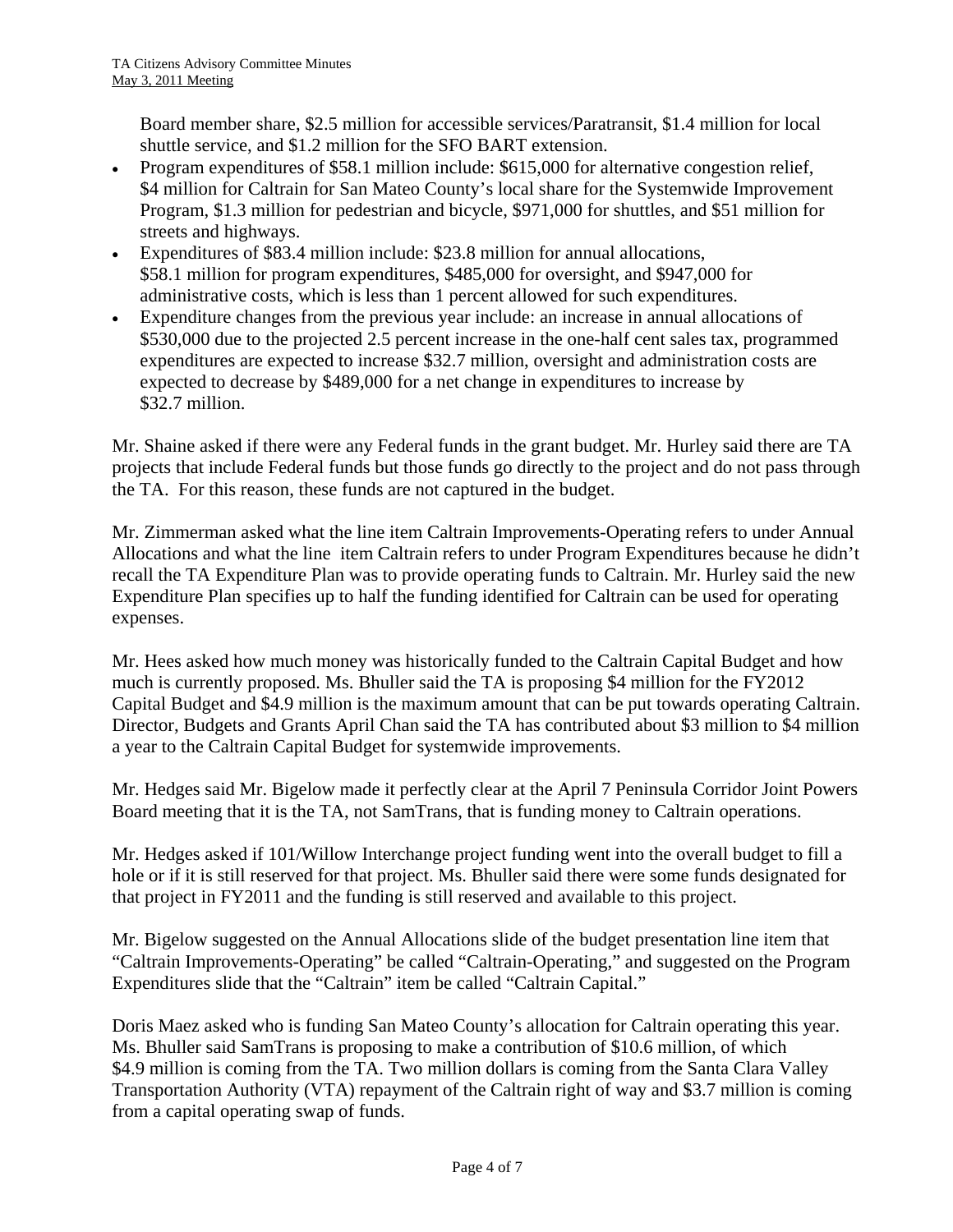Ms. Maez asked if the \$3.7 million represents one-half cent sales tax revenue and if the money is being moved from capital to operating. Ms. Chan said the \$3.7 million is capital money from SamTrans so SamTrans is going to offer up \$3.7 million from its capital money and is trying to get \$3.7 million in local operating money so SamTrans can contribute the full \$10.6 million. Only \$4.9 million is coming from the TA; \$3.7 million is actually SamTrans money and the other \$2 million is also SamTrans money when VTA repays.

Ms. Maez said the TA can't move capital money to operating but it sounds like SamTrans is doing that. Ms. Chan said staff is taking an item to the May SamTrans Board meeting to ask the Board for permission to do that, which will allow swapping out capital money to get some very flexible operating money that can be put towards Caltrain.

Mr. Shaine asked, for clarification, if a pie chart could be developed to show total expenditures, totals for the year and percentages for each element, which would also provide clear data for the media.

Mr. Whittemore asked what the change was in the TA contribution to Caltrain from 2011 to 2012. Ms. Chan said \$3.0 million was given to Caltrain in FY2011 for capital and \$4.8 million for operating. She said each of the JPB partners contributes equally to the capital program and Caltrain needs a total of \$12 million in local funds for the capital program. San Mateo County's share is proposed to be \$4 million.

Mr. Hees asked the chair to compliment the Board at its June meeting because the information provided answered all questions and gave a high comfort level in all things the CAC was asked to approve.

Chair Arietta asked if San Mateo County's share has increased by \$100,000. Ms. Bhuller said the \$4.8 million projection was based on a sales tax projection of \$60 million but staff revised the sales tax projection to \$61.5 million and this bumped up the increase.

## **Program:**

## **Update on State and Federal Legislative Program – TA Item 12a**

Government Affairs Manager Seamus Murphy could not attend the meeting but will follow up on any questions or concerns from the CAC.

Mr. Zimmerman asked if the TA previously endorsed bills under consideration. Mr. Hurley said the far right column on the legislative matrix notes any position taken on a bill.

Mr. Hees asked if a position of support is indicated, does that mean the Board supported the bill. Mr. Hurley said the TA legislative program has parameters adopted by the Board and as long as these pieces of legislation are consistent with what the Board adopted, that is the recommendation for staff to come back and put these before the Board.

## **REPORT OF THE CHAIR – BARBARA ARIETTA**

- The JPB adopted the current 86-train schedule at its April 21 meeting, which keeps all stations open and continued baseball service.
- Mr. Bigelow, Mr. Hedges, Ms. Maez and the chair attended the Contra Costa Transit Village tour in the Walnut Creek/Pleasant Hill area. JPB Director Adrienne Tissier attended. The project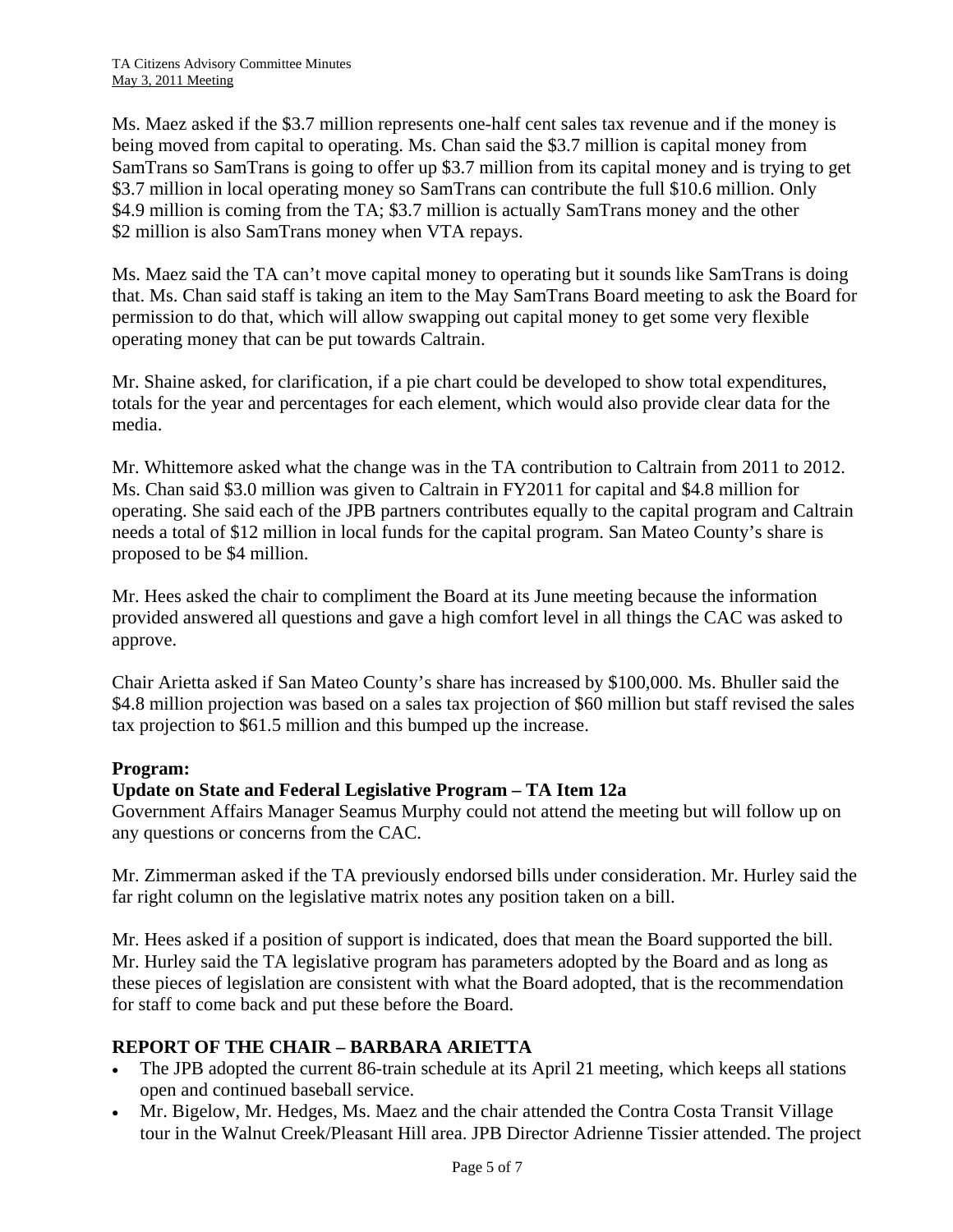includes 2.4 million square feet of office space, 422 hotel rooms and 2,700 multi-family residential units, of which 422 are said to be accessible. There are low-speed vehicle segways, electric bicycles, computerized stopping stations, car sharing and shuttle service. She encouraged everyone to visit [www.youchoosebayarea.org](http://www.youchoosebayarea.org/) to get information on planning, transportation and housing impacts in the Bay Area for the future.

• Attended Envision Bay Area, which is led by the Silicon Valley Community Foundation and is an initiative to strengthen the ability of residents and community leaders to make informed decisions about the building and growth that will shape the future environment, economy and everyday life in our communities.

Discussion on the Contra Costa Transit Village included BART access, ratio of commercial and residential space, occupancy, connectivity to surrounding neighborhoods and cities, restaurants, Americans with Disabilities Act accessibility, and parking availability.

Mr. Shaine said he thought the Hayward Park developer was encouraged to reduce the number of parking spaces in order to encourage use of public transportation.

## **REPORT FROM STAFF – JOE HURLEY**

- Met with the Water Emergency Transportation Authority (WETA) and water transit advocates on April 6, 2011 and received an update on San Mateo County ferry program. Construction on the South San Francisco ferry terminal is visible, the project is scheduled for completion this December and service is to begin in spring 2012. WETA is coordinating with the Peninsula Congestion Relief Alliance (Alliance), SamTrans and surrounding employers to study potential feeder bus service and shuttle service to support the ferry service. Details on actual service are under development. WETA has a firm and contract to develop conceptual design for the Redwood City ferry terminal. Ridership models are being updated for the entire ferry network system in San Mateo County.
- Bids opened on April 13 for the Highway 101 Auxiliary Lane Project from Marsh Road to University Avenue. Ten bids were received below the engineer's estimate, ranging from \$15.3 million to \$19 million.
- Caltrans has approved the environmental document on the Highway 101/Broadway Interchange Project and the next phase is the design phase. There are \$4 million of State funds programmed for the project to be matched by TA funds for a total of \$8 million. Staff does not expect an allocation of the State funds agendized for next week's California Transportation Commission meeting until the next round of bond sales. Staff has received pre-spending authorization, which will allow the TA to advance the project and spend its own money, which would be reimbursed when State funding is available. This type of authorization is a benefit of the Self-Help Counties Coalition.

Mr. Shaine asked if there has been any resolution for public or private employer shuttles. Mr. Hurley said this is a work in progress in a partnership with SamTrans, the Alliance and employers.

Chair Arietta said the mayor of South San Francisco said a lot of people would like to see a ferry to AT&T Park to get to San Francisco.